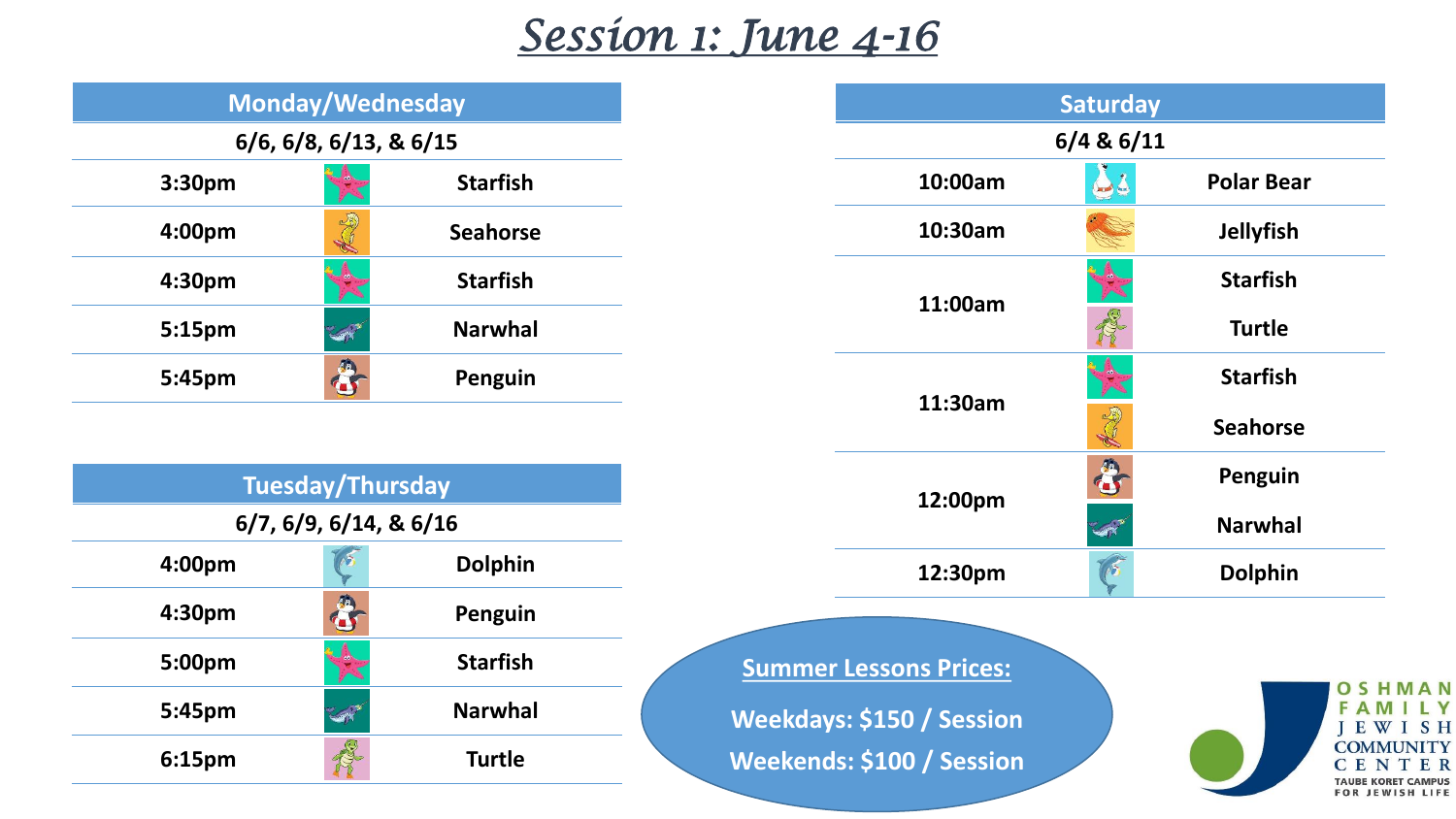## *Session 2: June 18-30*

| <b>Monday/Wednesday</b>  |                 |  |                              | <b>Saturday</b> |                   |
|--------------------------|-----------------|--|------------------------------|-----------------|-------------------|
| 6/20, 6/22, 6/27, & 6/29 |                 |  |                              | $6/18$ & $6/25$ |                   |
| 3:30pm                   | <b>Starfish</b> |  | 10:00am                      | فيلي            | <b>Polar Bear</b> |
| 4:00pm                   | <b>Turtle</b>   |  | 10:30am                      |                 | <b>Jellyfish</b>  |
| 4:30pm<br><b>CONT</b>    | <b>Narwhal</b>  |  | 11:00am                      |                 | <b>Starfish</b>   |
| $\bullet$<br>5:15pm      | Penguin         |  |                              | 8               | Penguin           |
| IAS<br>5:45pm            | <b>Dolphin</b>  |  | 11:30am                      |                 | <b>Starfish</b>   |
|                          |                 |  |                              | <b>R</b>        | <b>Turtle</b>     |
| <b>Tuesday/Thursday</b>  |                 |  |                              | ANY             | <b>Seahorse</b>   |
| 6/21, 6/23, 6/28, & 6/30 |                 |  | 12:00pm                      | $\sqrt{2}$      | <b>Dolphin</b>    |
| 4:00pm<br><b>IX</b>      | <b>Starfish</b> |  | 12:30pm                      | <b>LER"</b>     | <b>Narwhal</b>    |
| S<br>4:30pm              | <b>Seahorse</b> |  |                              |                 |                   |
| 5:00pm                   | <b>Starfish</b> |  | <b>Summer Lessons Prices</b> |                 |                   |
| 5:45pm<br><b>CONTROL</b> | <b>Narwhal</b>  |  | Weekdays: \$150 / Session    |                 | F A<br>EWISH      |
|                          |                 |  |                              |                 | <b>COMMUNITY</b>  |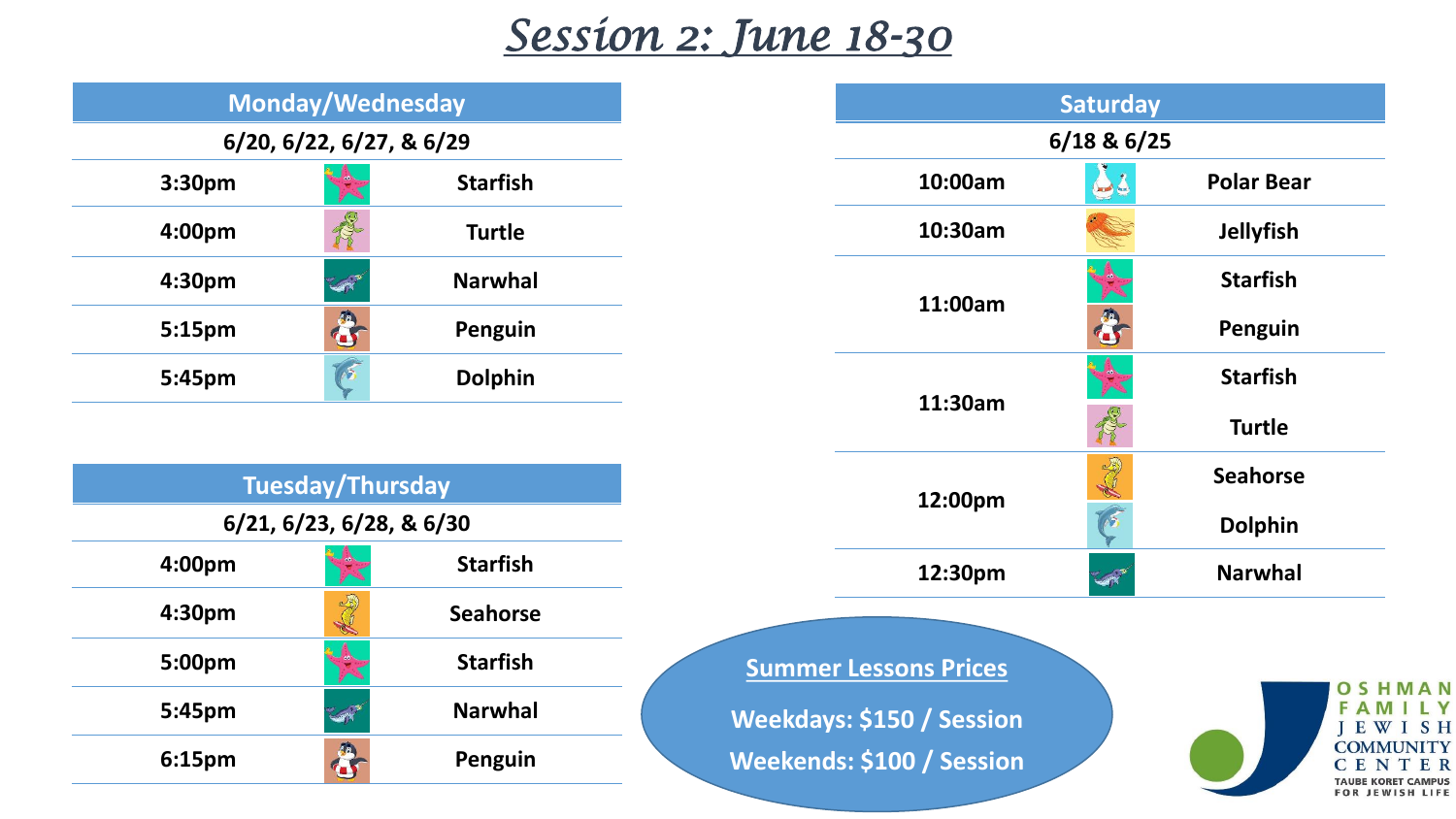## *Session 3: July 4-16*

|                           |                 |  | <b>Saturday</b><br>7/9 & 7/16                                                          |                |                                                                        |
|---------------------------|-----------------|--|----------------------------------------------------------------------------------------|----------------|------------------------------------------------------------------------|
| <b>Tuesday/Thursday</b>   |                 |  | 10:00am                                                                                | 23             | <b>Polar Bear</b>                                                      |
| 7/5, 7/7, 7/12, & 7/14    |                 |  | 10:30am                                                                                |                | <b>Jellyfish</b>                                                       |
| 3:30pm                    | <b>Starfish</b> |  | 11:00am<br>11:30am                                                                     |                | <b>Starfish</b>                                                        |
| 4:00pm                    | <b>Turtle</b>   |  |                                                                                        | 8              | Penguin                                                                |
| 4:30pm<br><b>SOFT</b>     | <b>Narwhal</b>  |  |                                                                                        |                | <b>Starfish</b>                                                        |
| $\ddot{\bm{c}}$<br>5:15pm | Penguin         |  |                                                                                        | 行              | <b>Turtle</b>                                                          |
| 15<br>5:45pm              | <b>Dolphin</b>  |  | 12:00pm                                                                                | K              | <b>Seahorse</b>                                                        |
|                           |                 |  |                                                                                        | C              | <b>Dolphin</b>                                                         |
|                           | 12:30pm         |  | R                                                                                      | <b>Narwhal</b> |                                                                        |
|                           |                 |  | <b>Summer Lessons Prices</b><br>Weekdays: \$150 / Session<br>Weekends: \$100 / Session |                | <b>OSHMAN</b><br>FAMILY<br><b>IEWISH</b><br><b>COMMUNITY</b><br>CENTER |